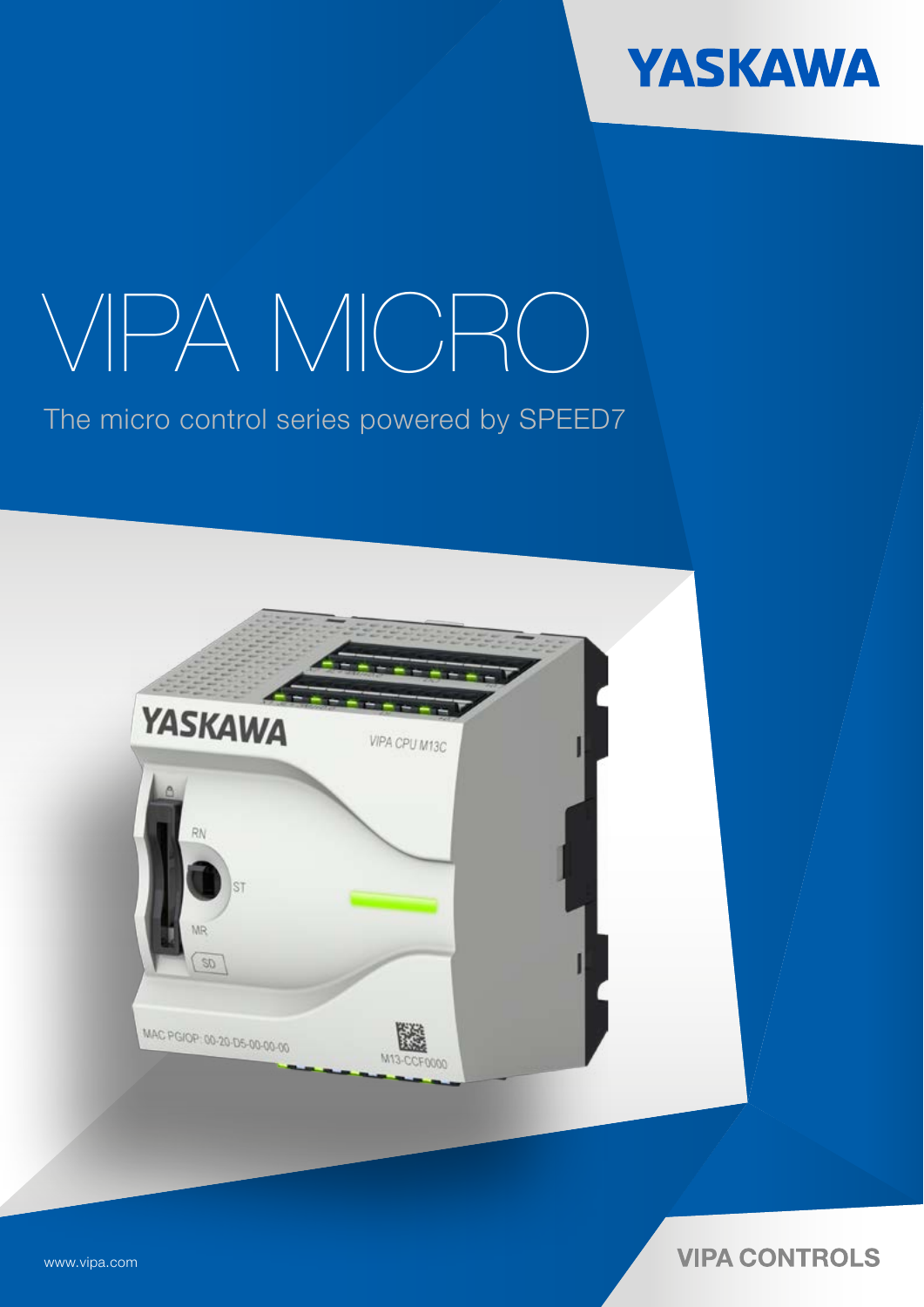## Modern, compact and fast

#### CPU facts

- 16 digital inputs
- 12 digital outputs
- 2 analog inputs
- 6 technology channels
- 4 counters
- 2 PWM
- 2 active Ethernet ports • Up to 128 kB memory
- Expandable up to 160 IO points
- Multi-programmable





up to 50% less volume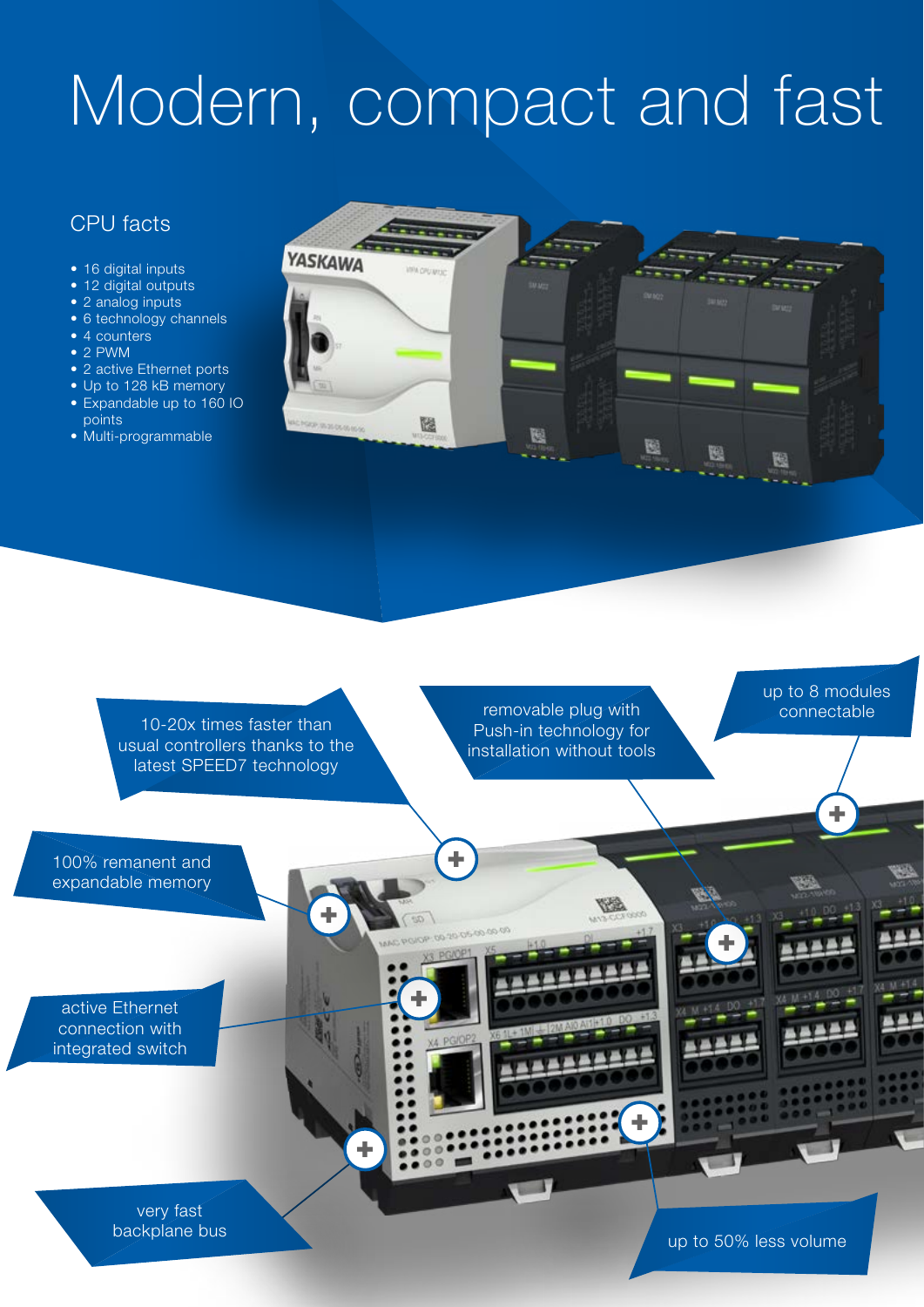#### ELOQUENT

Serial communication

- ASCII
- USS
- 3964(R)
- STX/ETX
	-
- MPI
- PROFIBUS
- Modbus RTU

#### Ethernet communication

- Modbus TCP
- Networking
- Diagnosis
- Monitoring
- PROFINET ready

## *COOLIBRI*

#### *Kolibri [Ko|li|b|ri], der; -s, (small bird)*

*A new CPU has flown into our model range and it stands for a high number of beats in the smallest space: The new VIPA MICRO PLC fits into the smallest area and does the job of a large one there.* 

## The MICRO PLC by VIPA Controls

ab Q2/2017

**PROBO** 「内官市」

**M**odbus

**QQQQQ** हाणिडी

**A new CPU has flown into our model range. A very small CPU in fact, with special features: The new VIPA MICRO PLC! Integrated inputs and outputs as well as the many technological functions will simplify your life. INGENIOUS! The memory is completely remanent. The matter of data storage is thus already cushioned for you.**



With the MICRO PLC from VIPA Controls, VIPA is launching a completely new control concept. The MICRO PLC is not only small, compact, and has extremely fast communication, but it also takes the users into consideration. Detachable connecting plugs that simplify the pre-wiring, and the connected installation, as well as the channel-accurate LEDs directly on each contact are just a few examples. A clear & modern design meets the latest technology and user friendly features in the

MICRO PLC.

Our endeavor is to get you started right away with your projects and ideas. You don`t of course need to learn new programming languages. As usual with VIPA Controls, you can continue to use and apply your S7 know-how. Besides the cost-free VIPA SPEED7 Studio you can also use the engineering tools of other manufacturers to program and parameterize the VIPA MICRO PLC fully.

VIPA Controls has been well-known for over 30 years as a lateral thinker and master in miniaturization. The MICRO PLC offers maximum performance in the smallest area of your installation. The minimum installation size opens up completely new planning concepts for a wide range of applications.